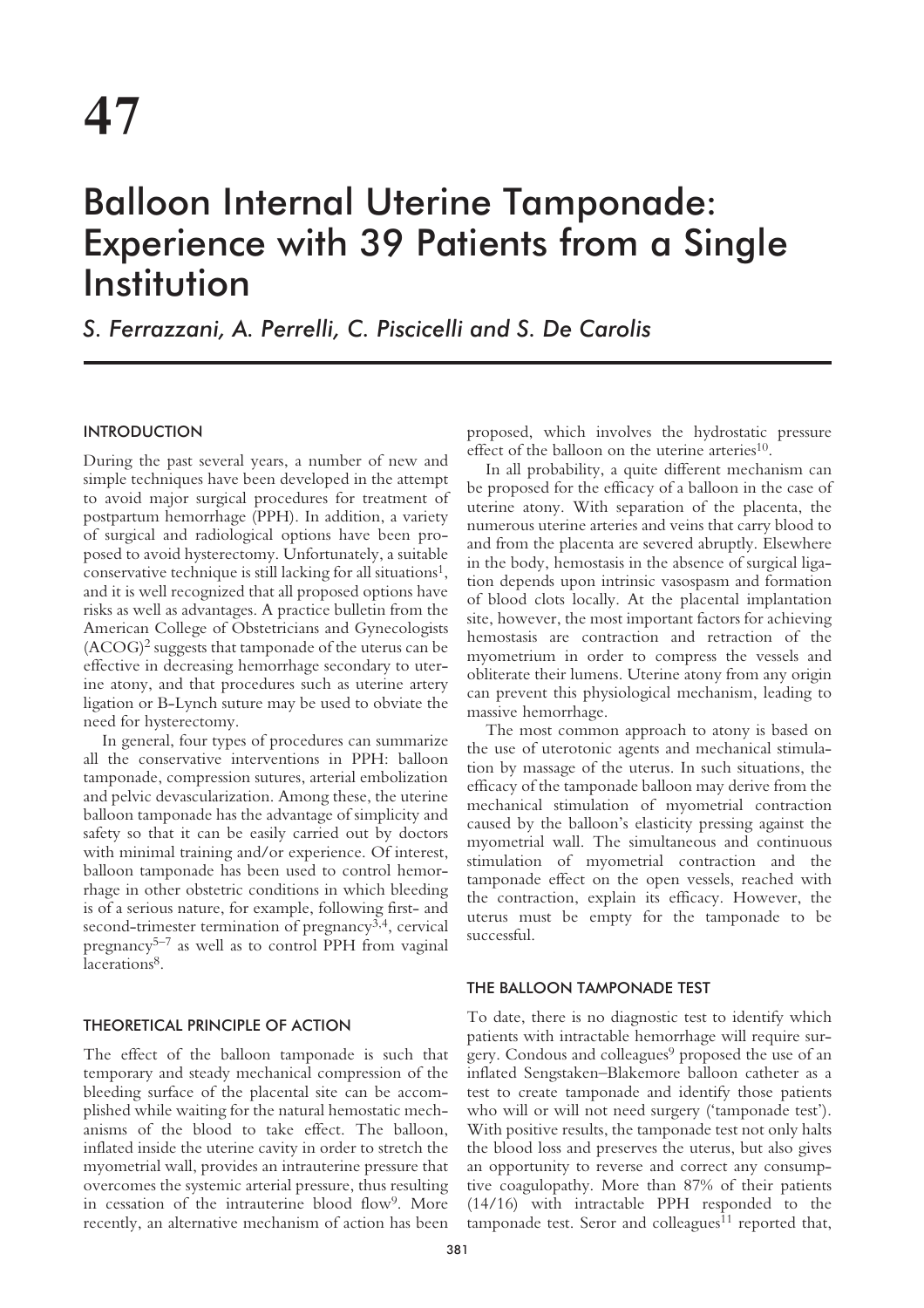in a series of 17 cases, tamponade treatment prevented surgery in 88% of patients; furthermore, Doumouchtsis *et al*. <sup>12</sup> showed that hemostasis was achieved in 22/27 (81%) women who had placement of the balloon catheter. From these clinical experiences, it is possible to state that early use of the balloon catheter may reduce total blood loss, and, in all probability, any type of inflatable balloon with high fluid-filling capacity could be used for the same purpose<sup>13</sup>.

# The experience at the Catholic University of Rome, Italy

A longitudinal study is currently continuing at the Obstetrics and Gynaecology Department of the Catholic University of Holy Heart in Rome, Italy; it started in January 2002 and was approved by the Institutional review board. The study's aim is to evaluate the efficacy of the balloon tamponade, its advantages in terms of subsequent hysterectomy (not only in terms of fertility loss, but also of blood loss and maternal morbidity), and the medium- and long-term reproductive follow-up of the patients.

## *Patients and methods*

Between January 1 2002 and June 30 2010, a total of 25,918 patients delivered in the maternity department. During this time, 39 women who experienced PPH underwent treatment by intrauterine tamponade. PPH was defined as a blood loss of more than 500 ml after vaginal delivery quantified with a collection pouch placed after delivery or more than 1000 ml of blood loss during a cesarean section. Additionally, the blood loss was defined as persisting and not responding to conventional uterotonic therapy.

The initial medical treatment included the use of oxytocic agents, prostaglandin analogues and ergometrine. According with our hospital's protocol, every woman had an intramuscular prophylactic dose of oxytocin (5 IU) (Syntocinon®) and ergometrine (0.2 mg) (Methergin®, only in normotensive women) after spontaneous delivery and an intramyometrial dose of oxytocin in case of cesarean section. If bleeding persisted, oxytocin was administered at a dose of 10–20 IU in 500 ml of glucose 5% solution; sometimes, intravenous sulprostone (Nalador®, 0.5 mg in 250 ml of saline solution) was infused; seldom, five intrarectal tablets (1 mg total) of misoprostol (Cytotec®, tablets 200 µg) were used. Other obstetric measures included uterine massage to stimulate uterine contraction and evaluation for the presence of retained placental tissue or vaginal/cervical lacerations under regional or general anesthesia. When present, retained placental tissue was removed and lacerations were sutured. Coagulation studies were carried out simultaneously to exclude coagulopathy as the first or the complementary cause of the hemorrhage.

In those patients delivering by the vaginal route who showed no response to these measures, a sterile hydrostatic (bladder distension) balloon catheter size 5.3 mm, Rüsch balloon (Rüsch (UK), High Wycombe, UK), was inserted into the uterine cavity via the cervix. This was achieved using minimal analgesia or regional anesthetics. Insertion was facilitated by grasping the anterior and lateral margins of the cervix with sponge forceps and placing the empty balloon into the uterine cavity with another sponge forceps. The balloon catheter was then filled with warm saline solution until a contracted uterus was palpable through the abdomen. Applying gentle traction at this stage confirmed that the filled balloon was firmly fixed in the uterine cavity. If no or minimal bleeding was observed through the cervix, laparotomy was avoided and gauze packing was placed in the vagina to avoid expulsion of the balloon from the dilated cervical os. If significant bleeding continued through the cervix, the 'tamponade test' had failed and laparotomy was performed.

In patients delivering by cesarean section, the problem of abnormal placental insertion or suspicion of morbid adhesions was confirmed by ultrasound scan before surgery. The placenta was delivered by firmly controlled cord traction, or by manual removal if it was abnormally attached to the uterine wall. According to Benirschke and Kaufmann<sup>14</sup>, the histological diagnosis of accreta can be made only when the uterus is removed with the attached placenta remaining *in situ*; in case of removal of the placenta from the uterus, the diagnosis of placenta accreta was necessarily based on clinical criteria consisting of the inability to remove the placenta by controlled cord traction because of a adherence to the underlying myometrium and the failure to develop a cleavage plane between the placenta and uterus.

If severe bleeding persisted despite a contracted uterus after local intramyometrial and intravenous infusion of oxytocin and prostaglandin analogues, the hydrostatic balloon catheter filled with warm saline solution, was inserted intra-abdominally (Figure 1) through the uterine incision and the lower end brought through the cervical canal by a sponge forceps, thus leaving the balloon in the uterine cavity.



Figure 1 Intra-abdominal insertion of the hydrostatic balloon catheter into the uterine cavity (surgery drill)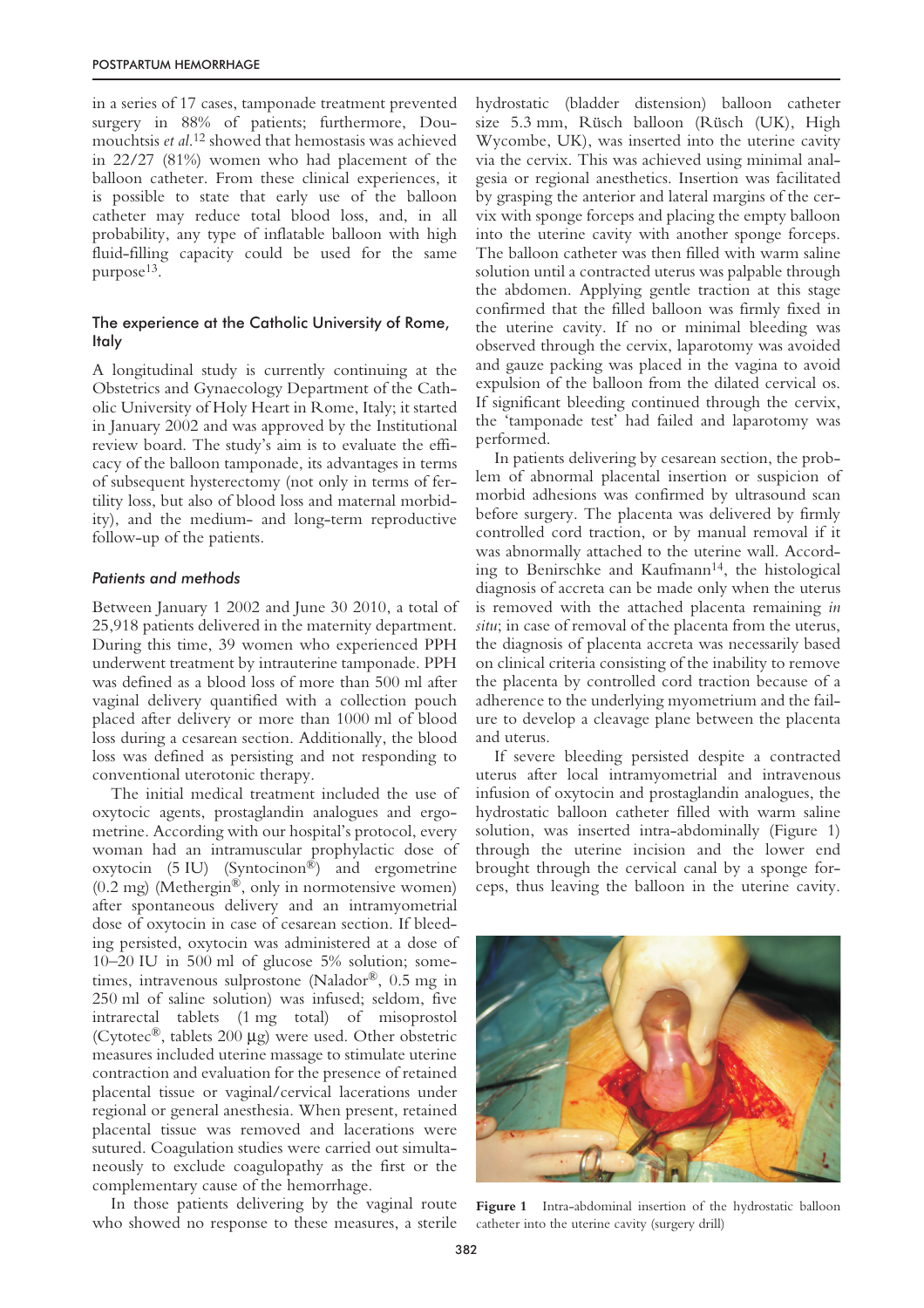Tamponade was achieved by pulling the distal end of the catheter shaft out of the vagina. Uterine contraction over the balloon was maintained after the uterine closure by a slow oxytocin infusion (20–40 IU) that was administered over the next 24 h. A single-layer closure of the uterine incision was performed, taking care not to include the balloon in the suture line. Only when the bleeding was adequately controlled was the abdominal wall closed.

Patients who responded to the balloon catheter therapy, irrespective of route of delivery, were stabilized in the labor and delivery unit for ongoing management. In all cases, intravenous broad-spectrum antibiotics were administered for at least the first 24 h. The balloon catheter was left *in situ* until the next day. During this time interval, blood transfusion and coagulopathy correction were possible. Once the above parameters were within acceptable limits, the balloon catheter was slowly deflated and withdrawn, and the patient observed for any active bleeding.

A second sample of 30 patients was randomly extracted from 79 historical cases of postpartum hysterectomy performed as first-line treatment for PPH from 1985 to 2001 before the introduction of the use of the balloon in January 2002. This second group (hysterectomy sample) was compared to the balloon sample in order to observe differences in co-morbidity (in addition to fertility loss) between the historical aggressive method and the conservative approach of recent years.

Normally distributed continuous variables were compared using a two-sample Student *t* test. Crosstabulation and  $\chi^2$  (with Yates' continuity correction) were used to examine the relationship between nominal variables. All *p* values less than 0.05 were considered statistically significant. Patients, treated successfully with the balloon were subsequently contacted by phone in order to evaluate the subsequent fertility, pregnancy rates and possible medium- and long-term complications.

# *Results*

The mean patient age was 34.6 years (26–46 years), and the mean gestational age at delivery was 35.9 weeks (21–42 weeks). Seventeen patients were multiparous (44%). The mean parity was  $1.29 \pm 0.6$ . Ten patients had a vaginal delivery and 29 underwent cesarean section (of which 15 were planned). In 17 instances, an atonic uterus caused PPH, whereas placenta previa/accreta was diagnosed in 22, of which four were associated with uterine atony.

Table 1 displays the results of the study. The 'tamponade test' was successful in 31 out of 39 cases; the hydrostatic catheter immediately arrested hemorrhage in 9/10 (90%) cases of vaginal delivery and in 22/29 (75%) cases of cesarean section.

The mean volume of saline solution used to inflate the balloon was  $318 \pm 163$  ml; if bleeding ceased, the balloon was maintained in place for a median of  $21.3 \pm 10$  h. Twenty-five patients required blood

transfusions during the acute episode of hemorrhage; six patients received fresh frozen plasma (FFP). No platelet transfusions were required.

Additional surgery was deemed necessary in eight cases (20%) where the tamponade procedure failed. One patient with placenta previa and accreta, one patient with placenta accreta and uterine atony, one patient with placenta previa, accreta and uterine atony, and one patient with placenta previa, uterine atony and abruptio placentae required immediate hysterectomy. In a case of uterine atony following cesarean section, a B-Lynch compression suture was performed after the balloon application. However, the B-Lynch suture was unsuccessful and hysterectomy was necessary. In another case of atony, Hayman compression suture was able to stop bleeding where the balloon had been unsuccessful. Bilateral O'Leary ligation was performed successfully in one case of emergency cesarean section for hemorrhage in placenta previa and in one case of elective cesarean section for placenta previa and accreta.

The comparison between the balloon and the hysterectomy samples is shown in Table 2. A statistically significant difference was found between the two samples in terms of blood loss, transfused units of red blood cells and days of postpartum admission.

Two patients experienced postpartum sepsis, both commencing after balloon removal. The first patient had a cesarean section for vaginal bleeding after a failed labor induction. Because of severe anemia (Hb 6.1 g/dl) 48 hours after delivery, a transfusion of 1 unit of red blood cells (RBC) was started but soon after stopped because of fever (38°C). Five days later, the patient presented with dyspnea, chest pain, cough, apprehension, tachycardia and leg pain. Doppler ultrasonography revealed a superficial thrombophlebitis of the left leg; computed tomographic pulmonary angiography showed lung embolism and bilateral pleural effusion. Anticoagulant therapy was initiated with subcutaneous enoxaparin (Clexane®) 6000 IU two times daily. As blood cultures were positive for *Staphylococcus* spp, intravenous therapy consisting of tazobactam plus piperacillin (Tazocin®) 4.5 g three times daily and teicoplanin (Targosid®) 400 mg daily was administered. The clinical condition gradually improved and the patient was discharged 15 days after cesarean section with oral antibiotic therapy and subcutaneous enoxaparin.

The second postpartum sepsis was observed in a woman who underwent an emergency cesarean section for placenta previa. In this case, however, fever began the first day after surgery, and blood cultures were positive for *Klebsiella pneumoniae*. She was treated with antibiotic therapy and discharged well 10 days later.

Twenty-five of the 31 women who underwent successful balloon tamponade were available for a follow-up; 18 did not wish to have any further children, three had pregnancies at term without incident, two had early spontaneous abortion, one had a tubal pregnancy and one suffered sterility.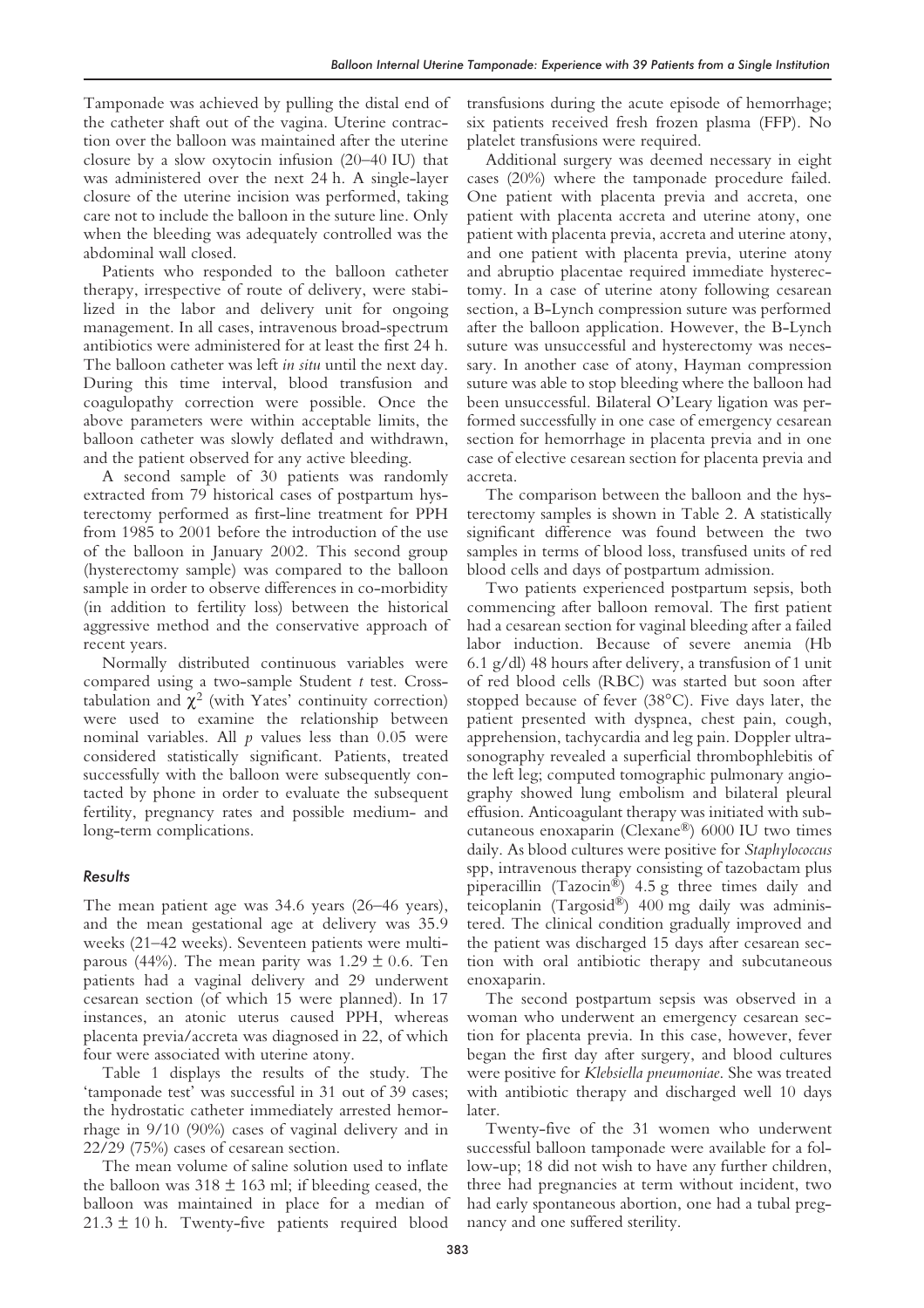#### **Table 1** Causes of PPH, success rate of the intervention and results

|                                                      | Estimated blood<br>$loss$ (ml)<br>$(mean \pm SD)$ | Hemoglobin (g/dl)<br>$(mean \pm SD)$ |               | Replaced blood<br>(units) |           |                | Successful<br>treatment |        |                                                                    |
|------------------------------------------------------|---------------------------------------------------|--------------------------------------|---------------|---------------------------|-----------|----------------|-------------------------|--------|--------------------------------------------------------------------|
| Causes of PPH                                        |                                                   |                                      |               | RBC median FFP median     |           | Total          |                         | Rate   |                                                                    |
|                                                      |                                                   | Antepartum                           | $>$ 24 h      | (range)                   | (range)   | (n)            | $\boldsymbol{n}$        | $(\%)$ | Surgery                                                            |
| Uterine atony                                        | $1618 \pm 588$                                    | $11.4 \pm 1.7$                       | $7.4 \pm 0.9$ | $2(0-7)$                  | $0(0-13)$ | 17             | 15/17                   |        | 88.2 1 case B-Lynch suture + hysterectomy;<br>1 case Hayman suture |
| Uterine atony +<br>placenta previa<br>and/or accreta | $2925 \pm 1680$                                   | $11.1 \pm 1.2$ 7.6 $\pm 2.6$         |               | $6(0-11)$                 | $2(0-13)$ | 4              | 1/4                     | 25     | 3 cases hysterectomy                                               |
| Placenta previa                                      | $1520 \pm 590$                                    | $10.7 \pm 1.2$                       | $8.3 \pm 1.6$ | $2.5(0-2)$                | $\Omega$  | 10             | 9/10                    | 90     | 1 case O'Leary ligation                                            |
| Placenta accreta                                     | $2000 \pm 1080$                                   | $10.7 \pm 0.7$                       | $7.5 \pm 1.7$ | $3(0-5)$                  | $0(0-3)$  | $\overline{4}$ | 4/4                     | 100    | None                                                               |
| Placenta previa<br>and accreta                       | $1875 \pm 942$                                    | $11.2 \pm 0.8$                       | $7.8 \pm 1.6$ | $1(0-11)$                 | $0(0-5)$  | 4              | 2/4                     | 50     | 1 case O'Leary ligation; 1 case<br>hysterectomy                    |
| Total                                                | $1792 \pm 886$                                    | $11.1 \pm 1.4$                       | $7.7 \pm 1.4$ | $1(0-11)$                 | $0(0-13)$ | 39             | 31/39                   | 80     | 8 cases                                                            |

FFP, fresh frozen plasma; RBC, red blood cells

**Table 2** Comparison between the historical hysterectomy and the balloon samples

|                                             | Cases of hysterectomy | Cases of balloon |           |  |
|---------------------------------------------|-----------------------|------------------|-----------|--|
|                                             | $(n = 30)$            | $(n = 39)$       | $P$ value |  |
| Age (years; mean $\pm$ SD)                  | $37 \pm 3.9$          | $34 \pm 3.6$     | 0.003     |  |
| Gestational age (weeks; mean $\pm$ SD)      | $36 \pm 3.7$          | $36 \pm 5$       | NS        |  |
| Number of placenta previa (%)               | 8(27)                 | 10(25)           | NS        |  |
| Number of placenta accreta (%)              | 2(6)                  | 4(10)            | NS.       |  |
| Number of placenta previa and accreta (%)   | 9(30)                 | 4(10)            | NS.       |  |
| Number of uterine atony (%)                 | 11(37)                | 21(53)           | NS.       |  |
| Units of RBC median (range)                 | $4(0-11)$             | $1(0-11)$        | 0.013     |  |
| Hemoglobin prepartum (mean $\pm$ DS)        | $10.9 \pm 1.4$        | $11.1 \pm 1.4$   | NS        |  |
| Hemoglobin postpartum (mean $\pm$ DS)       | $7.8 \pm 1.6$         | $7.7 \pm 1.4$    | NS.       |  |
| Blood loss (ml; mean $\pm$ DS)              | $2443 \pm 1452$       | $1792 \pm 886$   | 0.03      |  |
| Day of postpartum admission (mean $\pm$ DS) | $9.9 \pm 8.3$         | $6.1 \pm 2.8$    | 0.02      |  |
| Maternal death                              | $\theta$              | $\overline{0}$   | NS        |  |

NS, not significant

#### *Discussion*

PPH is the major cause of maternal death in Italy<sup>15</sup>. In the majority of cases, relatively simple methods that could be used to avert a disaster are not always employed<sup>16</sup>. Among these techniques, one of the most simple and effective is tamponade using intrauterine balloons. Successful use of tamponade has been reported in case reports and retrospective case series using the Bakri balloon<sup>3</sup>, a condom<sup>20</sup>, a Foley catheter<sup>21</sup>, the Sengstaken-Blakemore tube<sup>9,11</sup> and the Rüsch urological hydrostatic balloon22–24.

Because these studies primarily have been retrospective in nature, they may have been influenced by selection, reporting and publication bias<sup>11,23,25</sup>. As such, the conclusions that can be drawn from such data are limited by the study design. The strength of the current study is the prospective identification of cases and method of data collection. Our results are similar to other prospective figures, suggesting that the true effectiveness of balloon tamponade approximates 80%9,20. Doumouctsis *et al*. performed a systematic review of observational studies<sup>1</sup> that showed comparable success rates among the different conservative measures in the management of PPH unresponsive to medical treatment.

## **CONCLUSIONS**

An ideal study design to investigate these various management options would be prospective, randomized and controlled. Unfortunately, such a study design may be difficult for a number of reasons: the urgency of the condition including the degree of on-going bleeding and the hemodynamic status of the woman, the low frequency of severe PPH needing surgical intervention, the staff skills required for each intervention, and the debate on how to perform randomized studies in a field such as PPH. When all these issues are considered, the ethics of undertaking such an investigation would not be considered in a favorable light.

Despite the absence of evidence from randomized studies, the internal balloon tamponade has several obvious advantages over arterial embolization and surgical procedures: simplicity, rapidity of application and removal (no or minimal anesthesia), availability (surgical approach needs laparotomy and technical expertise), safety (the shorter list of complications compared to surgical procedures and arterial embolization) and, finally, low cost. Given that the technology is simple to deploy and has minimal adverse effects, a balloon tamponade method should become a familiar component of existing guidelines for the management of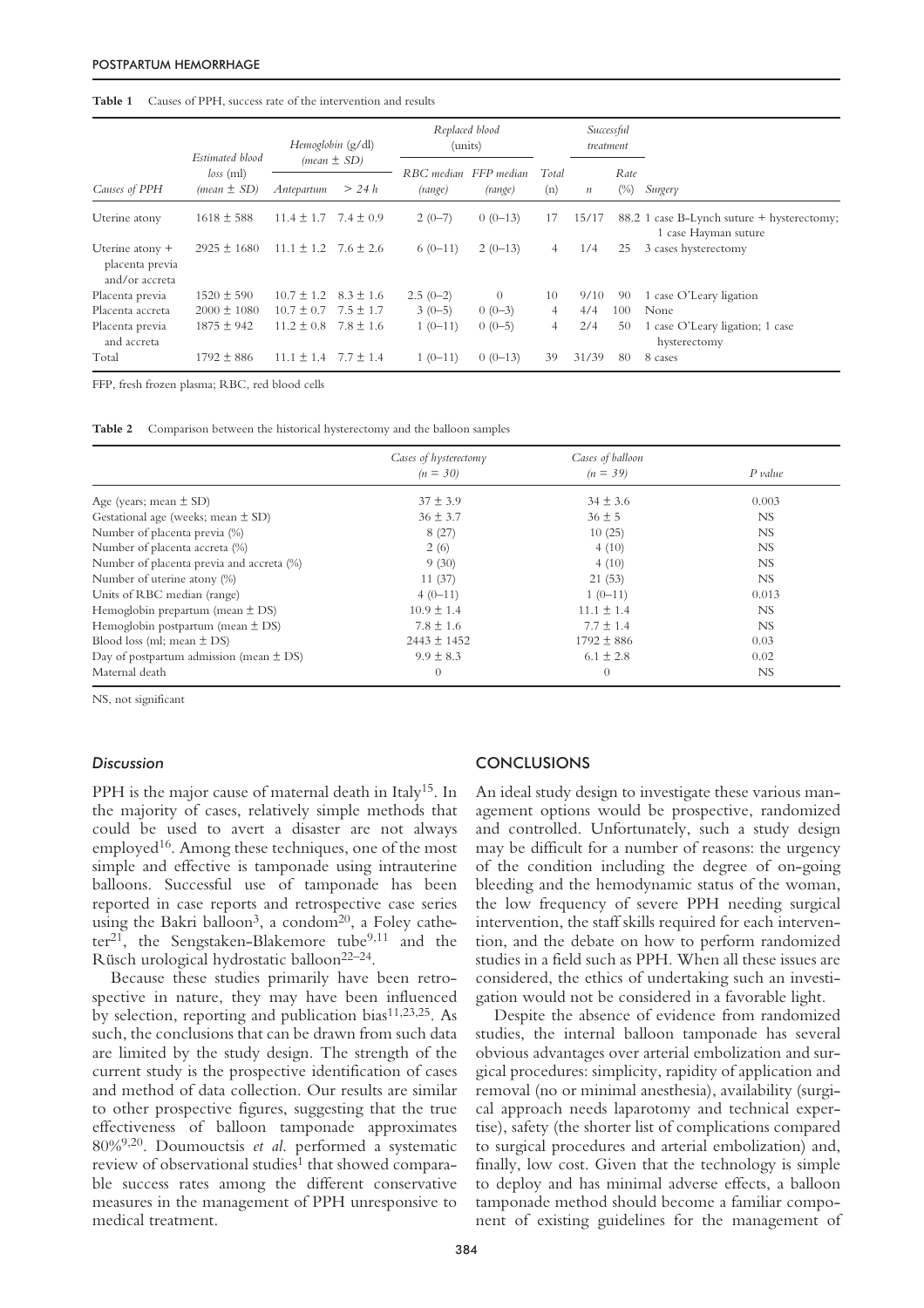

**Figure 2** Proposed flowchart about the use of the uterine internal balloon as first-line conservative technique in case of postpartum hemorrhage (PPH) after vaginal delivery.

PPH, although not as an isolated form of therapy. In Figure 2 a flow chart is proposed on balloon application in case of PPH after vaginal delivery.

The RCOG guidelines of 200926 on PPH suggested that the intrauterine balloon tamponade is an appropriate first-line 'surgical' intervention for most women where uterine atony is the only or main cause of hemorrhage. As proposed in Figure 2 and from the results of the present study, we also found this technique very helpful in case of abnormal insertion of the placenta. The RCOG guidelines of 2011 on placenta previa and accreta begin to consider the balloon tamponade for these indications<sup>27</sup>.

In most studies published to date, the fertility data are either not mentioned or very limited. A single pregnancy is reported following the use of the Rüsch balloon<sup>22</sup> along with two pregnancies following the use of a Bakri balloon in combination with a B-Lynch suture28. In our series, pregnancy following balloon insertion occurred in three instances, but among 25 women only seven wanted another child. This may be due to the small duration of follow-up or the patients' reluctance to experience a subsequent pregnancy after having undergone the trauma of a PPH.

In conclusion, the internal tamponade balloon was evaluated prospectively and found effective as a management option for intractable PPH due to both uterine atony and placenta previa/accreta. We believe it should be a first-line treatment in women in whom

uterotonic agents fail to arrest bleeding. The procedure can be easily carried out and may stop hemorrhage in around 80% of women. When it fails, the bleeding may be treated with further conservative measures before performing a hysterectomy. The use of the uterine internal balloon could be expected to result in reduced total blood loss and a lower rate of maternal morbidity in addition to preservation of fertility.

#### References

- 1. Doumouchtsis SK, Papageorghiou AT, Arulkumaran S. Systematic review of conservative management of postpartum hemorrhage: what to do when medical treatment fails. Obstet Gynecol Surv 2007;62:540–7
- 2. American College of Obstetricians and Gynecologists. Postpartum, haemorrhage. ACOG Practice Bulletin No 76. Obstet Gynecol 2006;108:1039–47
- 3. Bakri YN, Amri A, Jabbar FA. Tamponade-balloon for obstetrical bleeding. Int J Gynaecol Obstet 2001;74:139–42
- 4. Olamijulo JA, Doufekas K. Intrauterine balloon tamponade for uncontrollable bleeding during first trimester surgical termination of pregnancy. J Obstet Gynaecol 2007;27:441–2
- 5. Thomas RL, Gingold BR, Gallagher M. Cervical pregnancy. J Reprod Med 1991;36:459–62
- 6. De La Vega GA, Avery C, Nemiroff R, Marchiano D. Treatment of early cervical Pregnancy with cerclage, carboprost, curettage and balloon tamponade. Obstet Gynecol 2007;109: 505–7
- 7. Ferrazzani S, Guariglia L, Caruso A. Therapy and prevention of obstetric hemorrhage by tamponade using a balloon catheter. Minerva Ginecol 2004;56:481–4